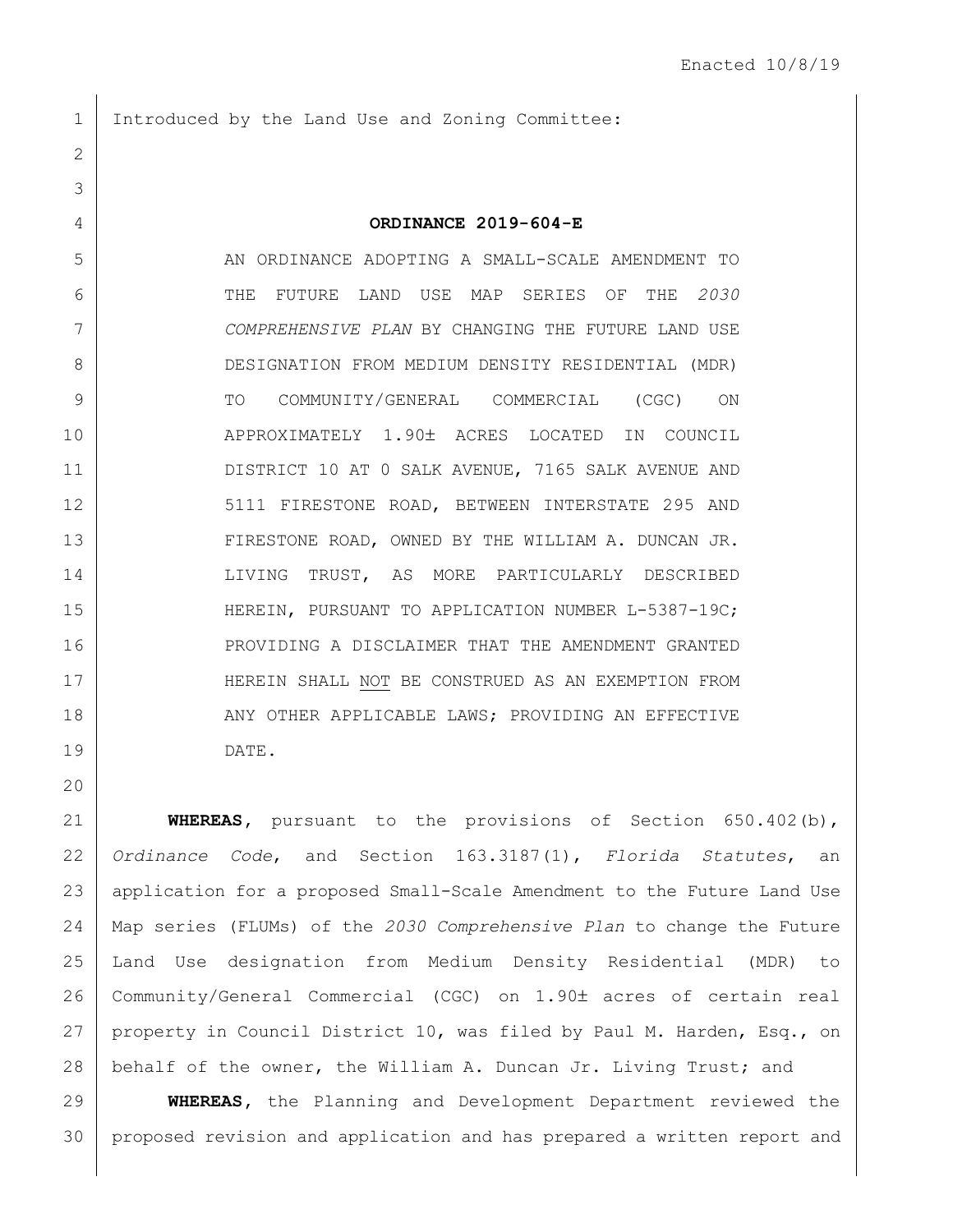1 | rendered an advisory recommendation to the City Council with respect to 2 the proposed amendment; and

 **WHEREAS,** the Planning Commission, acting as the Local Planning Agency (LPA), held a public hearing on this proposed amendment, with due public notice having been provided, reviewed and considered comments received during the public hearing and made its recommendation 7 to the City Council; and

 **WHEREAS,** the Land Use and Zoning (LUZ) Committee of the City Council held a public hearing on this proposed amendment to the *2030 Comprehensive Plan*, pursuant to Chapter 650, Part 4, *Ordinance Code*, considered all written and oral comments received during the public 12 hearing, and has made its recommendation to the City Council; and

 **WHEREAS,** the City Council held a public hearing on this proposed 14 amendment, with public notice having been provided, pursuant to Section 163.3187, *Florida Statutes* and Chapter 650, Part 4, *Ordinance Code,* and considered all oral and written comments received during public hearings, including the data and analysis portions of this proposed amendment to the *2030 Comprehensive Plan* and the recommendations of the Planning and Development Department, the Planning Commission and the LUZ Committee; and

 **WHEREAS,** in the exercise of its authority, the City Council has determined it necessary and desirable to adopt this proposed amendment to the *2030 Comprehensive Plan* to preserve and enhance present 24 advantages, encourage the most appropriate use of land, water, and resources consistent with the public interest, overcome present deficiencies, and deal effectively with future problems which may result from the use and development of land within the City of 28 Jacksonville; now, therefore

**BE IT ORDAINED** by the Council of the City of Jacksonville:

 **Section 1. Purpose and Intent.** This Ordinance is adopted to 31 carry out the purpose and intent of, and exercise the authority set out

 $-2 -$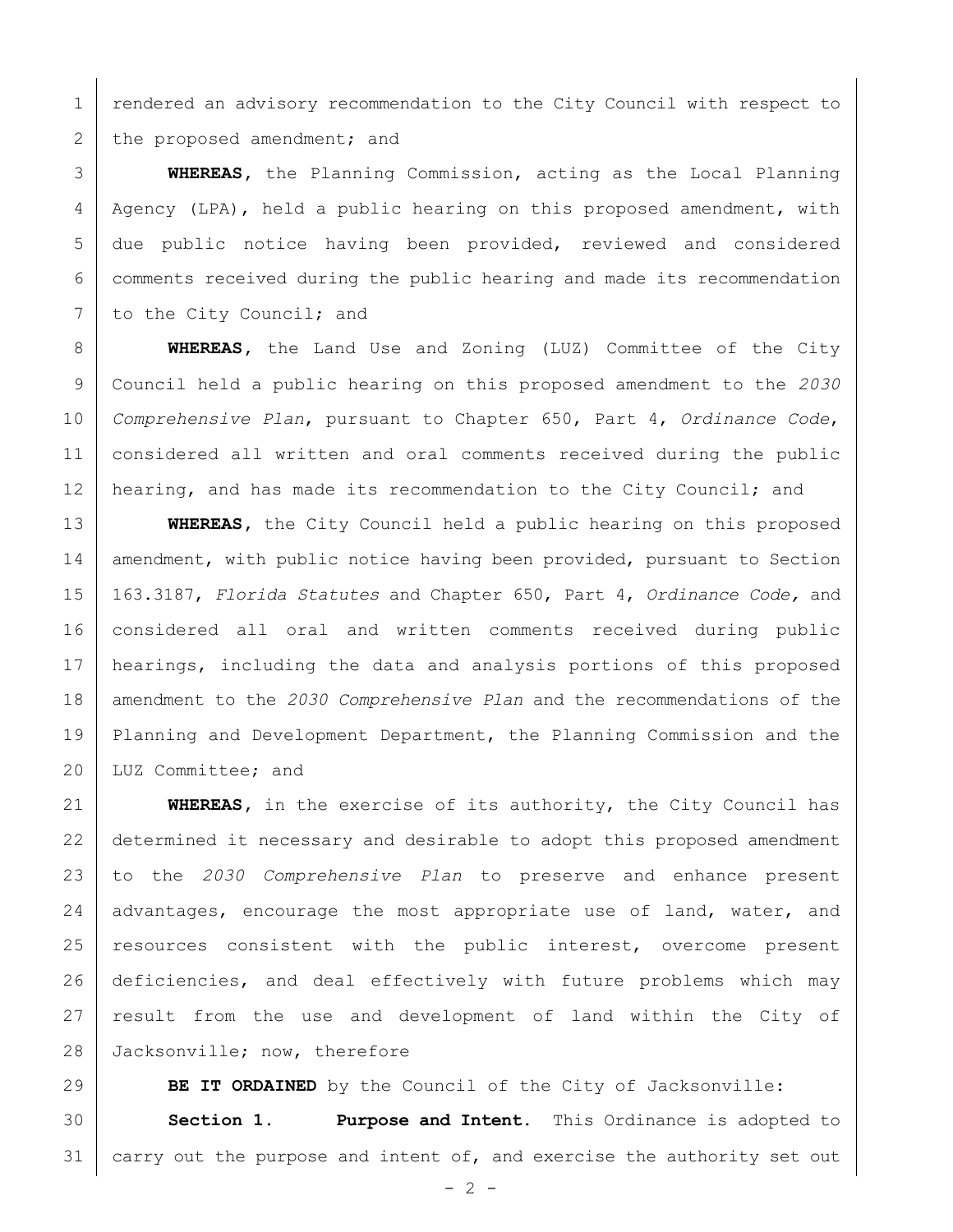1 in, the Community Planning Act, Sections 163.3161 through 163.3248, *Florida Statutes*, and Chapter 166, *Florida Statutes*, as amended.

 **Section 2. Subject Property Location and Description.** The 4 approximately 1.90± acres (R.E. Nos. 014344-0000, 014345-0000 and 014359-0010) is located in Council District 10 at 0 Salk Avenue, 7165 6 Salk Avenue and 5111 Firestone Road, between Interstate 295 and Firestone Road, as more particularly described in **Exhibit 1**, dated June 19, 2019, and graphically depicted in **Exhibit 2**, both **attached hereto** 9 and incorporated herein by this reference (Subject Property).

 **Section 3. Owner and Applicant Description.** The subject property is owned by the William A. Duncan Jr. Living Trust. The applicant is Paul M. Harden, Esq., 501 Riverside Avenue, Suite 901, Jacksonville, Florida 32202; (904) 396-5731.

 **Section 4. Adoption of Small-Scale Land Use Amendment.** The City Council hereby adopts a proposed Small-Scale revision to the Future Land Use Map series of the *2030 Comprehensive Plan* by changing the Future Land Use Map designation from Medium Density Residential (MDR) to Community/General Commercial (CGC), pursuant to Application Number L-5387-19C.

 **Section 5. Applicability, Effect and Legal Status.** The applicability and effect of the *2030 Comprehensive Plan*, as herein 22 amended, shall be as provided in the Community Planning Act, Sections 163.3161 through 163.3248, *Florida Statutes*, and this Ordinance. All development undertaken by, and all actions taken in regard to development orders by governmental agencies in regard to land which is subject to the *2030 Comprehensive Plan*, as herein amended, shall be consistent therewith as of the effective date of this amendment to the plan.

## **Section 6. Effective date of this Plan Amendment.**

 (a) If the amendment meets the criteria of Section 163.3187, *Florida Statutes*, as amended, and is not challenged, the effective date